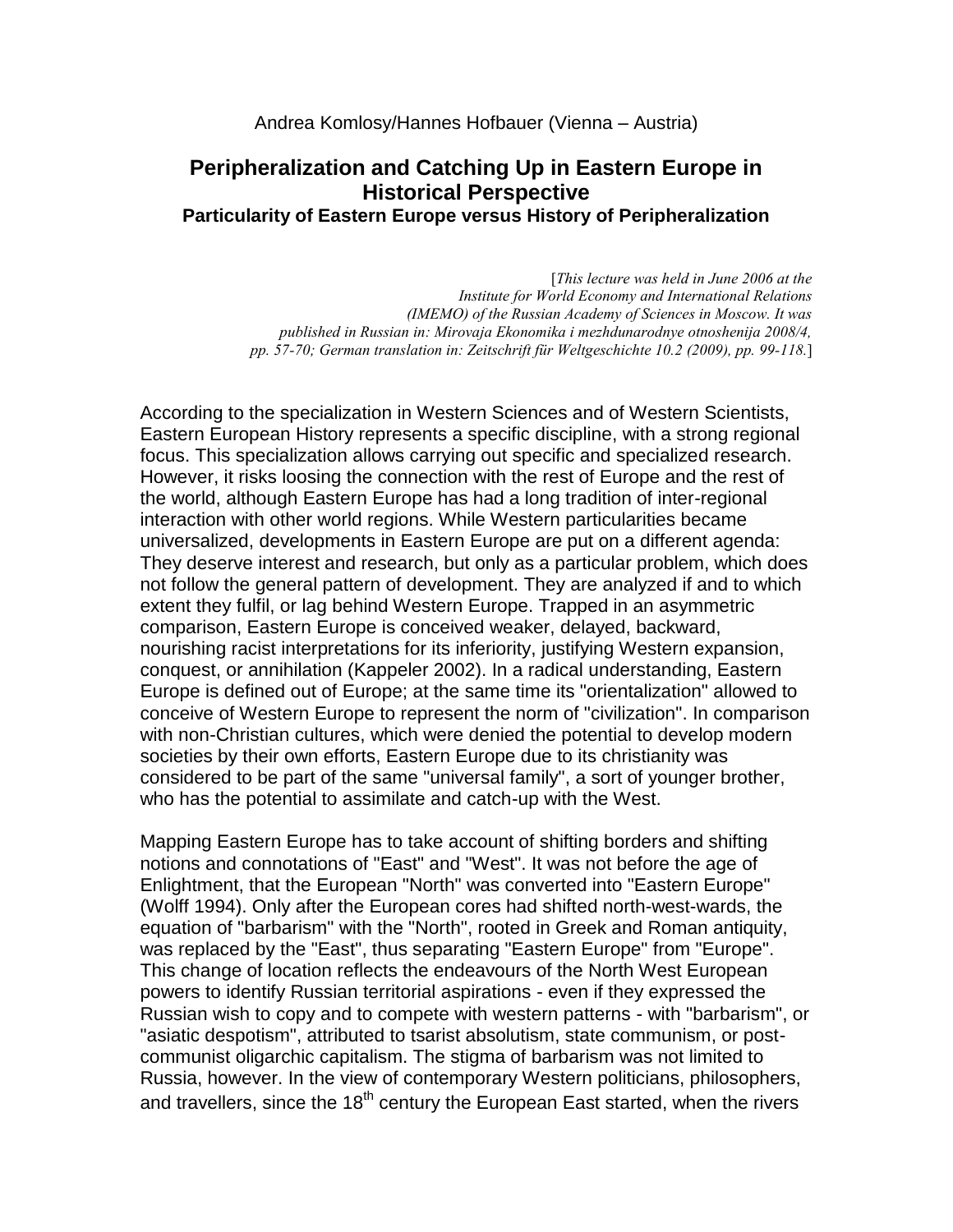Oder/Odra, Leitha or Drau/Drava were crossed, and it included Polish, Hungarian and Ottoman controlled territories, long before they became part of the "Eastern Bloc" under Soviet dominance after World War II. With the exception of Yugoslavia and Albania, two other models of state socialism, Eastern Europe was united only when the Soviet Union, the hegemonial power which dominated the region beyond its state borders between 1945 and 1989/91, forged a sort of regional integration according to Soviet guide-lines (Comecon, Warszaw Treaty Organisation). When the Soviet bloc, as well as Yugoslav unity broke apart, Eastern Europe did not "return to Europe", as many post-communist citizens and states-men longed for. Eastern Europe experienced a re-translation of the political-ideological antagonism of the period of block confrontation into its previous "otherness", based on the idea of Western superiority, imposed on Eastern Europe by economic, political, military, and cultural means.

Although Russia has always been part of Eastern Europe, it is - except for its hegemonial role - not part of our investigation. Russia differed and differs from the other Eastern European regions because of its imperial constitution, sheer size, number of inhabitants, and military power. Eastern European regions were characterized by changing state-hood, shifting external domination, and limited political sovereignty. Vast territories suffered occupation or annexation by competing - Great Powers, including the Russian Empire, which at the same time became itself economically dependent from Western Europe. Eastern Europe in our context means: the peripheral eastern parts of the Habsburg Monarchy (resp. its successor states Slovakia, Hungary, Slovenia, Croatia, partly Romania and Poland); so Bohemia, Moravia and the later Republic of Austria which were industrial centres of the Monarchy will not be included into the considerations. But we include Poland, which was partioned between Prussia, Austria and Russia, as well as the Balkans (often referred to as "South Eastern Europe") under Ottoman respectively Habsburg rule (Albania, Bosnia and Herzegovina, Bulgaria, Macedonia, Montenegro, Serbia, partly Romania). This notion of Eastern Europe also includes the baltic parts of the Tsarist Empire, Latvia, Estonia and Lithuania. So rather than on "Eastern Europe", which also contains Russia and the European successor states of the Soviet Union, we focus a "Europe in between", squeezed between the ascending project of EU-integration and the declining project of Soviet Union and Yugoslav disintegration. Shifting political positions within the countries waiting for EU-membership have impacts on the composition of this region, which - in modification of Jenö Szücs' "Three historical regions of Europe" (Szücs 1983) - can be considered a "Third Europe" between East and West.

The regions, countries and its inhabitants of this "Europe in between" are located between the three historical European spiritual centres: Rome - Constantinople - Moscow. They exercised shifting and competing historical influence on the region, and they still shape the region, its external alliances and internal conflicts until today. Secularization only superficially replaced interference and attraction of these centres. In the case of Rome, there were new political centres,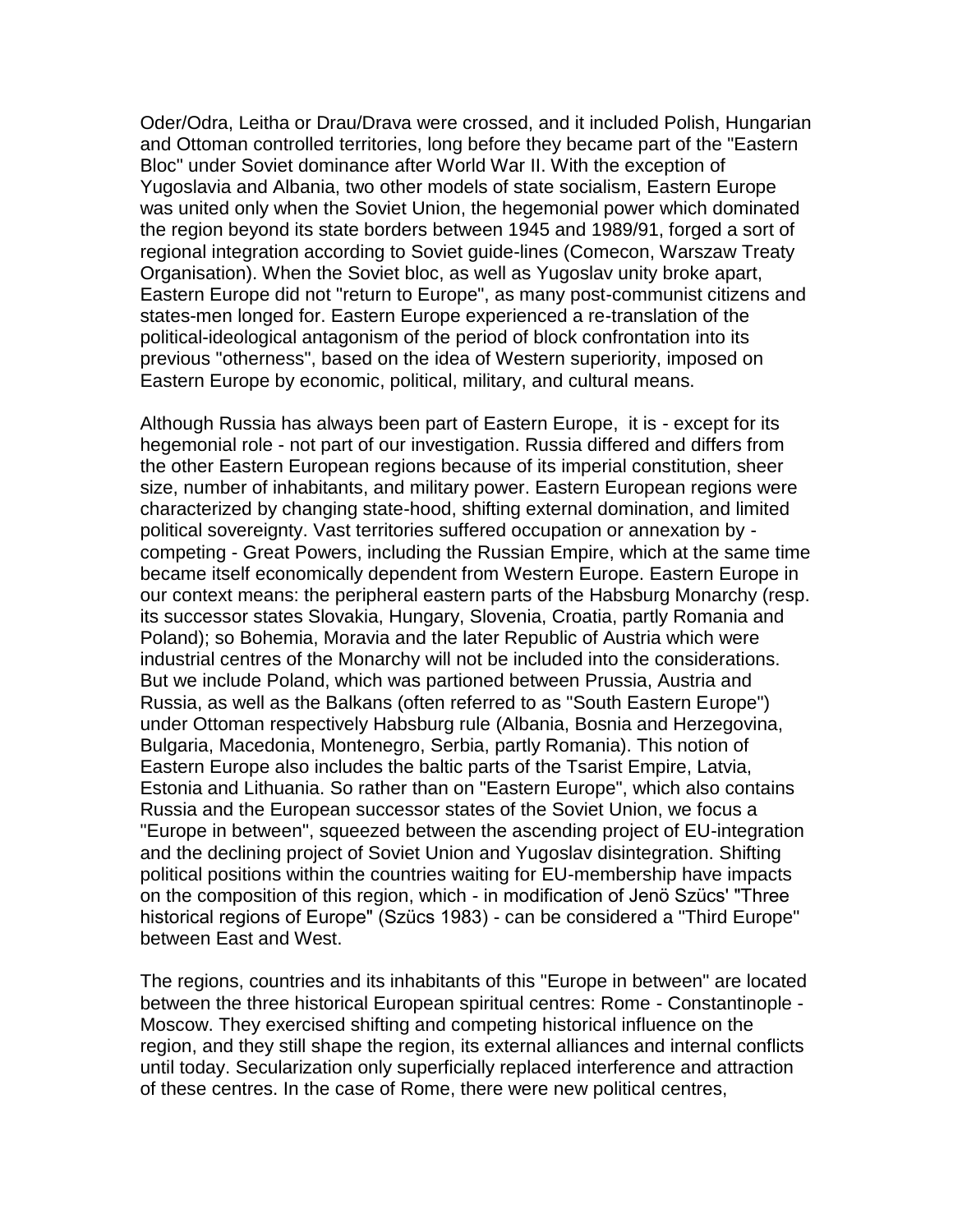representing catholic (compromising with protestantism because they did not succeed to ban it) universalism: Paris, Vienna, and - since the political integration and the enlargement of the European Union - Brussels, where at the beginning of the 21<sup>st</sup> century the power of attraction is concentrated. Brussels outrivaled Istanbul (which took over the Byzantine heritage) and Moscow, which did not accept Constantinople as a spiritual centre for Russian Orthodoxs after it had become the capital of the Ottoman Empire in 1453. After the Russian/Soviet Revolution the spiritual lead of Moscow was based on the communist ideology, its collapse did not only concern political integration, but also the attraction of Russia as a cultural centre.

One way of liberating Eastern European history from its enclosure within the dichotomy of European East-West comparison is to ask for inter-relations with other parts of the world. From this perspective, Eastern European regions show the characteristical features of peripherality in political or economic respects. Its "orientalization" is based on the same pattern, which was applied for Asian regions.

By using concepts of world-system analysis, differences between regions can be translated into imbalances in regional development, which are embedded and thus can be explained within a system of unequal division of labour on an interregional or inter-national level. As a consequence, peripheralization is not regarded to be an exception, an anomaly, or a divergence: it is interpreted to be a necessary and characteristic feature of the process of capital accumulation, which depends upon the combination of different modes of production, forms and organisations of labour, and levels of income in different world regions, thus shaping cores and peripheries.

## **Attempts to Catch Up with the West**

According to the theoretical framework of the World-System theory (compare Chase-Dunn 1982; Hofbauer/Komlosy 2000; Nolte 1982; Wallerstein 1974-89), Eastern Europe fulfilled and still fulfils peripheral functions in the capitalist world system, at least since the  $16/17<sup>th</sup>$  century when the economic centres had shifted from Northern Italy and Southern Germany to the Atlantic coast. According to specific demands at specific time peripheral regions supply the core regions with raw materials, agricultural products, labour force, industrial capacities (e.g. extended work-benches, made-to-order-production) or military services (soldiers, buffer zones, military facilities). There is much historical evidence for the economic dependency of East European regions, unequal exchange and transfer of values allowing for the rise of North Western Europe to become a hegemonic core. However, to a certain extent, world-system analysts fell into the trap, set up by the invention of Eastern European unity in the age of Enlightment, which served to underline Western European "civilization" to represent the universal standards of human development.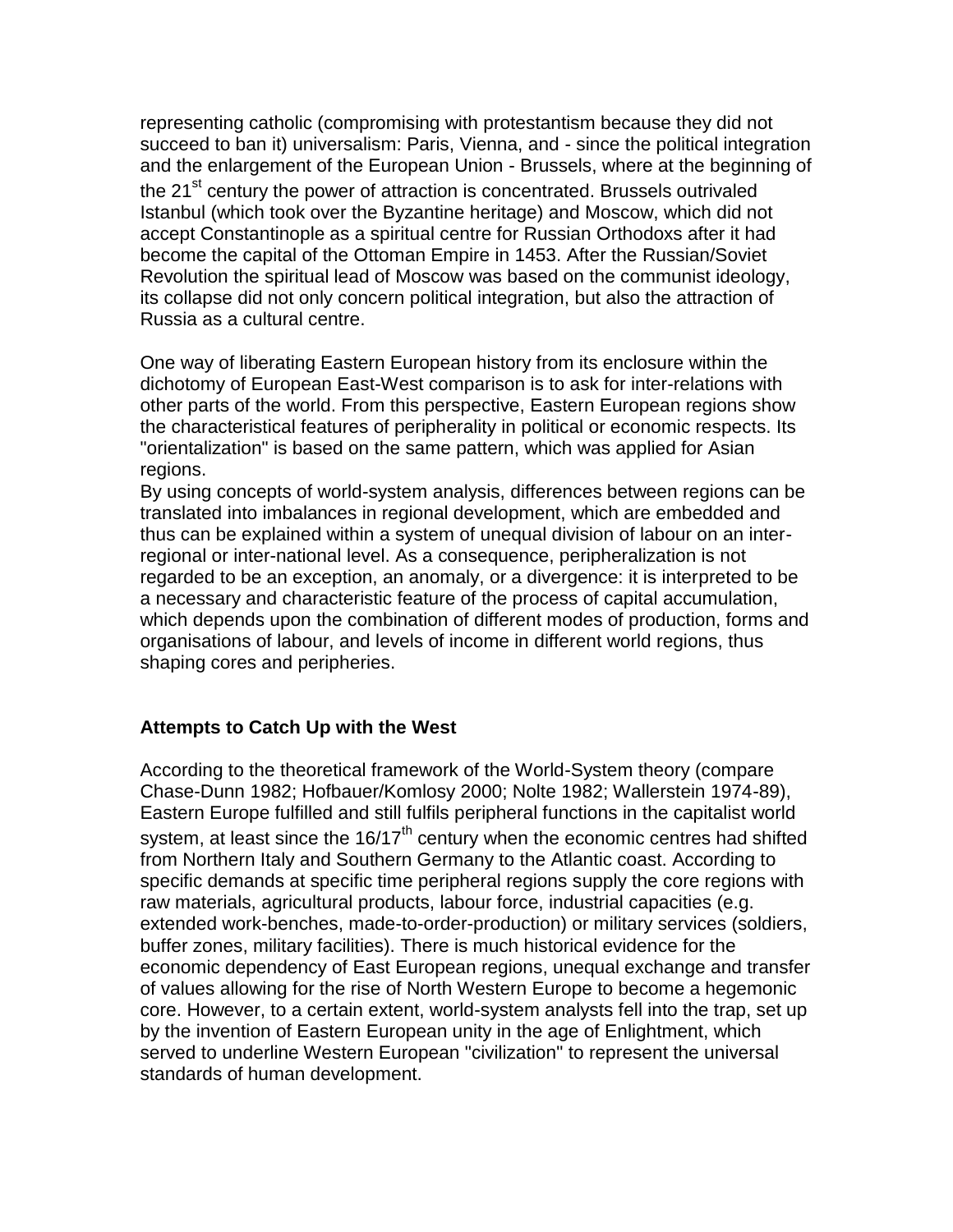On the other hand the economic gap and the functional integration of Eastern European regions into a western led world economy cannot be denied. There have always been attempts to overcome the peripheral status by efforts of catching-up (Nolte 1991; Senghaas 1982; Kappeler 2002). So Eastern Europe can be regarded as peripheral part of a modernization process which is centered in Western (and Central) Europe, which needs and creates peripheries. In this scenario Eastern Europe is part of the global "South" and its deficiencies result of the underdevelopment caused by its peripheral integration into the unequal division of labour with the "North", which in the case of Eastern Europe is situated in the "West". Conversely, modernization can also be seen from an Eastern Europe point of view, aiming to overcome the structural dependency from the North/West by establishing economic, political, and cultural developments controlled by local/regional interests. These attempts were embedded into the competition between the Great Powers of Western and Central Europe, the Russian and the Ottoman Empires (and their successors), for whom Eastern Europe did not only fulfil economic, but military and strategic functions as well.

We claim that catching-up modernization requires favourable economic, social, and

political conditions; historical turning points to overcome peripheralization which depend on a coincidence of internal and external factors occurred in 1867, 1918, 1945, and 1989/91. Successful modernization is not so much depending upon a specific political system, but on a constellation of possible strength which allows the political regulation of the accumulation process in the interest of local/regional forces. Successes and failures are not only due to internal politics and measurements (development policies; internal blockades e.g. lack of reform, lack of capital, deficiencies of markets, innovation, planning ...); at the same time they depend on shifts in economic conjunctures (e.g. from an expanding to a recessionist cycle), and a changing global situation.

#### **Points of Departure for Catching Up Modernization**

To illustrate our arguments we take examples from various Eastern Europe states and regions. The time frame is marked by the Dual Settlement of the Habsburg Monarchy (1867) and the accession of eight Eastern European states to the European Union (2004). The focus is on a long term comparative perspective, trying to relate political and economic cycles with specific historical events, shaping historical periods and turning points:

1867-1914/18: Period of the Austro-Hungarian Dual Settlement or Compromise 1918-1939: Interwar period of new state sovereignty 1938-1945: Period of German expansion and association with Nazi Germany 1945-1989: Period of socialist catching-up under Soviet hegemony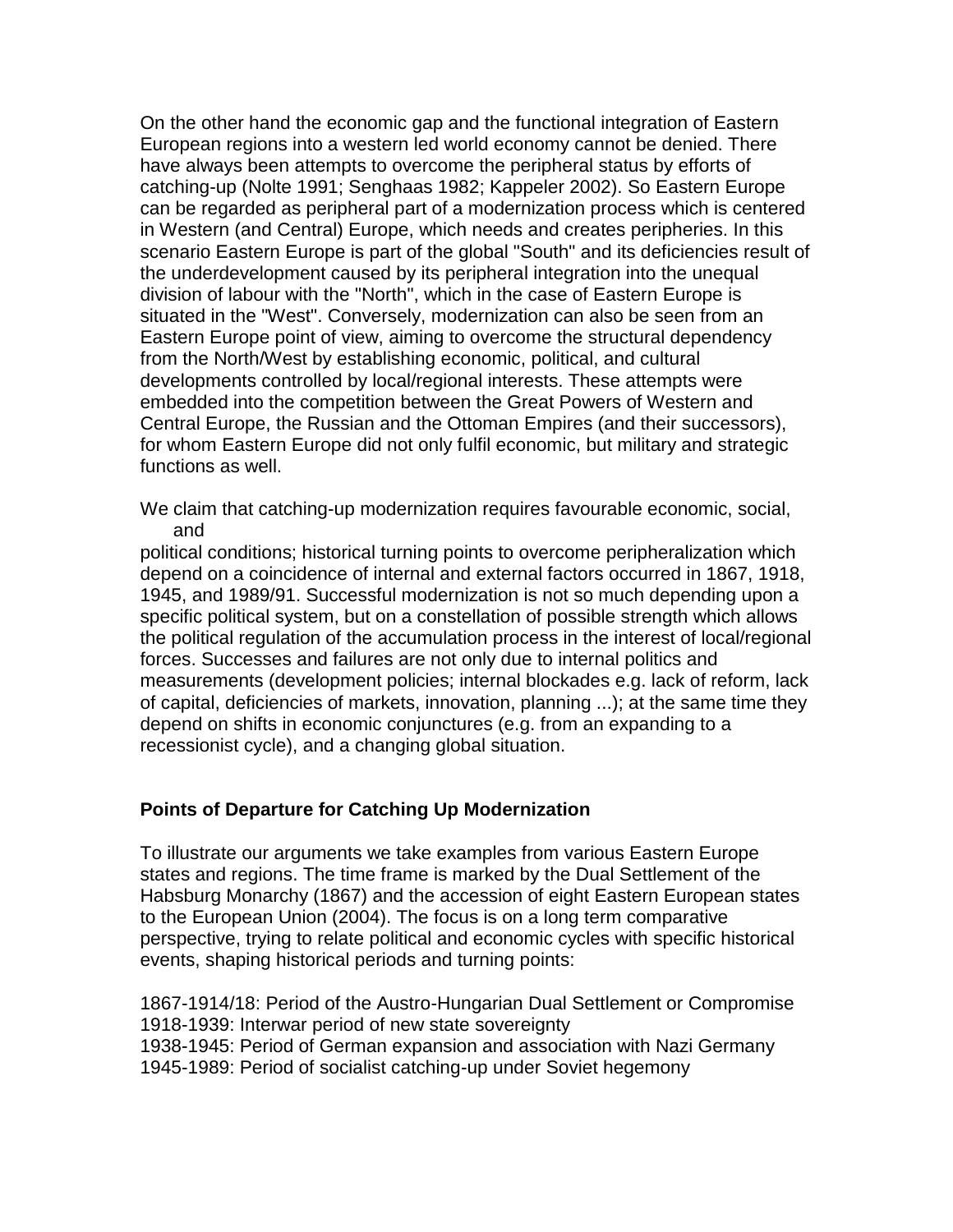1989ff: Period drawing new lines along Western interests polarizing different regions, or "nations" according to their ability for integration with the West

#### 1867

There were earlier examples of new states aiming to overcome the integration with their former colonial power, the Ottoman Empire, like Serbia (1830) or Romania (1856). In these cases the focus was on the establishment of independent political institutions, while economic dominance was already exercised from Western and Central Europe, when the Ottomans were still in power; dependency from the West could hardly be tackled, as these powers were considered to guarantee state sovereignty vis-à-vis the Ottoman Empire. So we open the period of catching-up of former internal colonies with the case of Hungary. In 1867 as a consequence of the "Dual Settlement" (Compromise), Hungary gained quasi independence from the Austrian Habsburg State. Both states were united by a personal union and common institutions in the field of foreign policy, foreign trade, and military affairs. The Hungarian government could now pursue national politics and at the same time profit from a strong ally in military affairs and the defence of its protectionist trade policies. There were undeniable successes in industrial development, build-up of infrastructure and industrial production, up-grading of exports and the improvement of various social indicators. However, catching-up was limited to a few extracting sectors, which span off processing capacities. It was limited to a few core regions, increasing the gap between urban and industrial centres and rural peripheries, which caused masses of impoverished agricultural labourers into migration. The success of catching-up relied on foreign debts and investments, in a first phase Austrian (and Bohemian) ones, which - step by step - were replaced by French and British ones, thus reflecting the competition among cores for the control of peripheries. Austria lost this race in Hungary against Western banks and investors.

## 1918

With the break up of the Habsburg, the Hohenzollern and (with regard to Poland, Finland and Romania) the Romanov Empires in 1918, the number of independent states in the European periphery increased; the restructuring of the Balkan peninsula inter-state borders gave rise to the new Kingdom of Serbs, Croats and Slovenes (SHS-Yugoslavia). Catching-up attempts in Eastern and South Eastern Europe met their limits very soon, however. In some states export oligarchies heavily contested reforms because they would undermine their traditional privileges, which they were granted by the former dynastic courts. Where reforms were carried out, they were confined by lack of capital and training, as well as the decline of prices and markets during the Great Depression of 1929/31. The following rapprochement of most Eastern European governments with Nazi-Germany was on the one side inspired by the search for new export markets, on the other side it was fuelled by the aspirations of national enlargement, which were cultivated in many states after the Peace Treaties of 1919/20.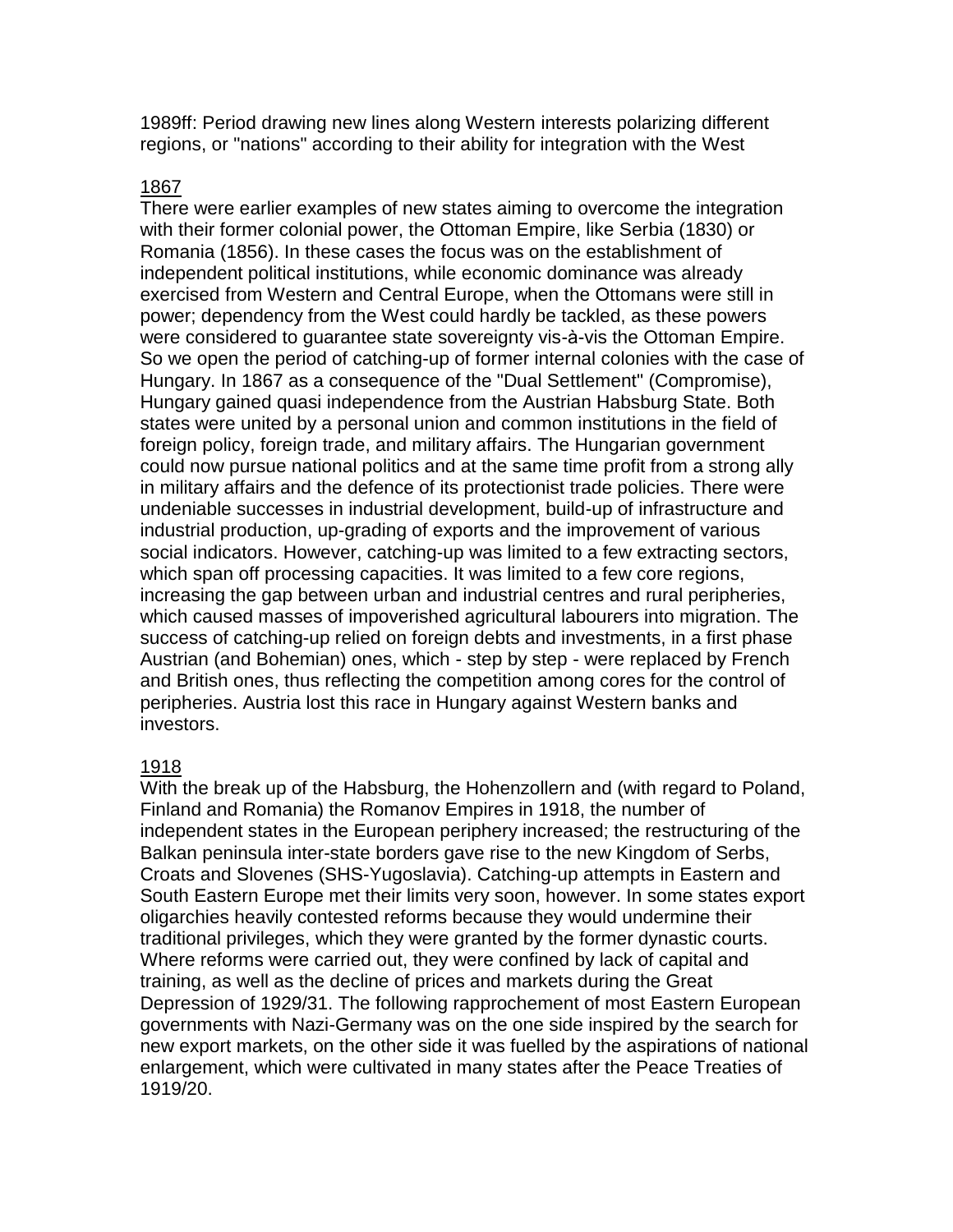#### 1945

The liberation from Nazi Germany opened another chance for Eastern European countries to modernize state and economy. The geopolitical situation of Soviet occupation, Western embargo and communist take-over opened the field for a model of catching-up, which differed from the post-World War I situation. It was based on nationalization, state planning and the dominant role of a state party, on forced industrialization and a delinking from the Capitalist West, the Soviet answer to the involuntary delinking by the western embargo policy. Instead of a strong intra-Comecon integration based on specialization and international division of labour, priority was given to national industrialization and self-reliant economic structures in each single state.

From a Western perspective the socialist model for a long time was only discussed on political ideological premises, primarily if it was wishful to establish a socialist society, and secondly if this aim was achievable and achieved by the Soviet type socialism. East-West relations were a special field of international politics, which were not at all related to the development discourse, which was limited to non-European countries. Until today development issues and "Eastern Europe" are considered to be separate topics. Thanks to the global approach of world system analysis, the Soviet Union and Eastern Europe were finally integrated into the development discourse. This gave way to an evaluation of socialism as a means of catching-up development policy. As a result, the political and economic measurements of socialist planning and development were analysed as means to up-grade and to integrate peripheral Eastern Europe into the world economy; at the same time global economic changes were acknowledged to be decisive for the regional performance of Eastern European socialism (Frank 1977, 1992; Hofbauer/Komlosy 2000). The increase of trade and financial relations, and in some cases of industrial cooperation, in the 1960s and 1970s, which marked a shift from import-substitution to debt-based, importled growth, thus could be discussed in a broader framework, which was able to combine internal blockades of the socialist system with a new global paradigm. As a result of the new international division of labour, core countries entered into post-industrial knowledge based capitalism, while peripheries were integrated into the world economy to provide basic industrial assets and mass products. It follows that the world economic crisis of 1973 marked the transition for the socialist countries to fully re-integrate into the capitalist world economy; also in the Third World, import-substitution was replaced by new types of dependent integration. As long as the political and military alliances of Comecon and Warszaw Treaty Organization were operating and the Communist Parties controlled internal politics as well as external exchange, the socialist system seemed to be in power. Declining productivity, indebtedness, and growing social discontent about the gap in the standard of living, which was more and more compared with the West, contributed to open economy and society towards capitalist market elements, which contradicted and finally undermined political primacy.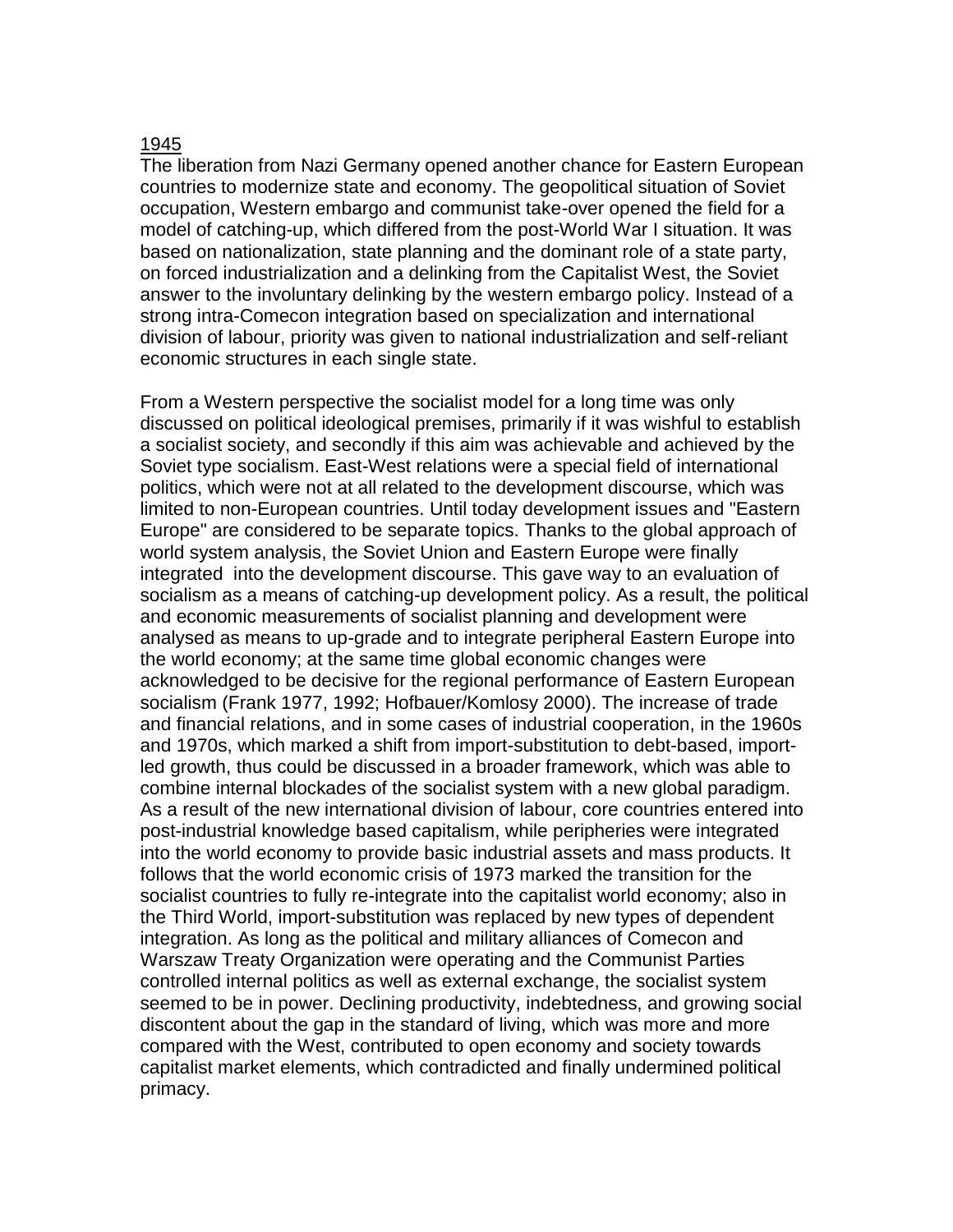#### 1989/91

1989/91, when the socialist systems in Eastern Europe, the Soviet Union, Comecon and Warszaw Treaty Organization collapsed and regional integration war replaced by informal capitalism and spontaneous westernization of those sectors and regions which could find markets and partners, can in no way be regarded as a point of departure for catching-up. It introduced a period which is characterized by enormous disintegration, bankruptcy, de-industrialization, loss of jobs, income, savings and social security, expressed by a decline in lifeexpectancy of 5 to 10 percent in all Eastern European states except Czechoslovakia between 1989 and 1993 (UNICEF 1994: 35/36) - giving rise to the new technical term "transition mortality". At the beginning the threatening impacts of this decline were withhold or denied by Western and Eastern propaganda, associating the end of socialism with the hope for a better future. Only after a while the western public was warned of impoverishment and decline in Eastern Europe. Border control was established to replace the Iron Curtain in order to avoid the spread of social problems to the West. The western public is still misled by the idea that Eastern Europe was facing the legacies of communism. This misinterpretation enabled Western media and governments to make up the take over of markets, firms and labour, the degradation of skilled industries to cheap work-benches, as a strategy of relief.

## **Long-term continuities and changes**

The five periods between 1867 and 2004 represent continuity and change. There is continuity with regard to the overall aim to strengthen the economic structures on the regional/national level in order to improve the region's competitive position within the inter-regional division of labour. Conversely, the general decision if autonomy should be improved on political or on economic grounds, the internal orientation of economic politics, and the external alignments show a great variety. The variation does not so much concern the different regions and states; it rather is a variation between the different periods, which each show a high correspondence between the single states. This strengthens the assumption, that successes and failures to catch up depend upon a specific relationship between regional attempts and global conditions which are strongly shaped by world politics and world economy. Thus the five periods correspond to five cyclical shifts, each representing a catching-up cycle.

One has to distinguish between periods more or less favourable for catching-up. Success and failures depend on politics carried out by national governments, and they depend on international conditions: on the one hand on the character of the economic conjuncture, i.e. a period of stability or crisis, or a period of expansion contraction, on the other hand on the state of the international relations, i.e. a period of peace and political stability or of turmoil, break-up of states and war. Successful catching-up does not necessarily rely on economic upswings and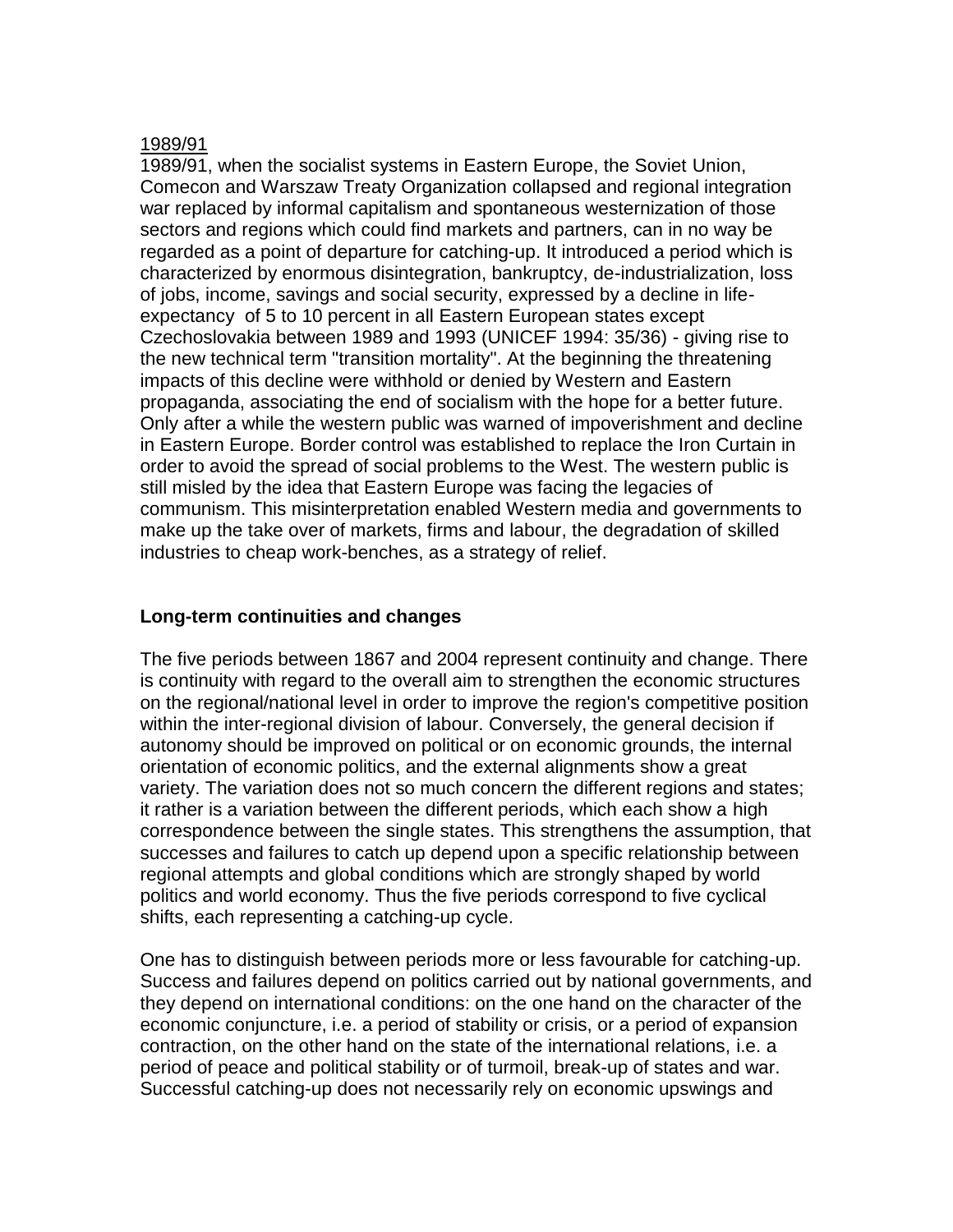peaceful coexistence; in some cases such conditions favour catching-up, in other cases peripheral countries may profit from crises and conflicts in the core states opening up perspectives for peripheral states to improve their situation.

We can observe the following paths of development:

a) *Associative dependent integration with the world economic centres*, as it was and is on the agenda in the periods 1867-1918 (for Eastern Europe except Hungary), 1939-1945 and 1989/2006ff, is an obstacle for self-reliant development. It serves the economic interest of the centres and of a small Eastern Europe elite cooperating with these centres (colonial type society). Peripheralization is inevitable. However, the roles the peripheries fulfil for the centres change according to economic and technological cycles. As there is no aim of self-reliant modernization, failure is not due to a trap, but rather predictable. Or, if one considers dependent integration as a means of catchingup, the trap lies in the idea of equal opportunities for cores and peripheries.

## b) *Self-reliant national and/or regional integration*

pursues a different path of development, rather counting on import-substitution, production for the domestic market, employment, education and skills allowing to exercise research and development and to supply export markets with processed goods. As a result of *dependencia* theory, which emphasized the peripheralizing effects of the relationship between cores and peripheries in the course of the latters' integration into the world economy, de-linking and dissociative paths of development seemed to be viable to avoid the trap of peripheral integration. It was backed by historical investigations into the strategies of the leading industrial powers, which equally had relied on protectionism in order to develop industrial competivity. Severing disadvantageous links with the former colonial power was a strategy pursued by a big number of East European and Third World states after decolonization and independence. Under the conditions of global interdependency after 1973 unilateral de-linking of peripheral states turned out to promote isolation without development, hence opening a new debate on adequate strategies to combine dissociative with associative policies, strengthening self-reliance by new forms of regional integration.

## **Realization and Obstacles to Catching-Up Development**

However, the claim for self-reliance does not necessarily lead to the desired results; it risks failing because of different restrictions. We can observe three periods in which attempts to overcome peripheralization were undertaken in Eastern Europe: 1867-1918 under the Dual Settlement in Hungary; 1918-1939; 1945-1989. Why did these attempts (which showed temporary success) fail?

1) Growth trap/cyclical trap (1867-2006)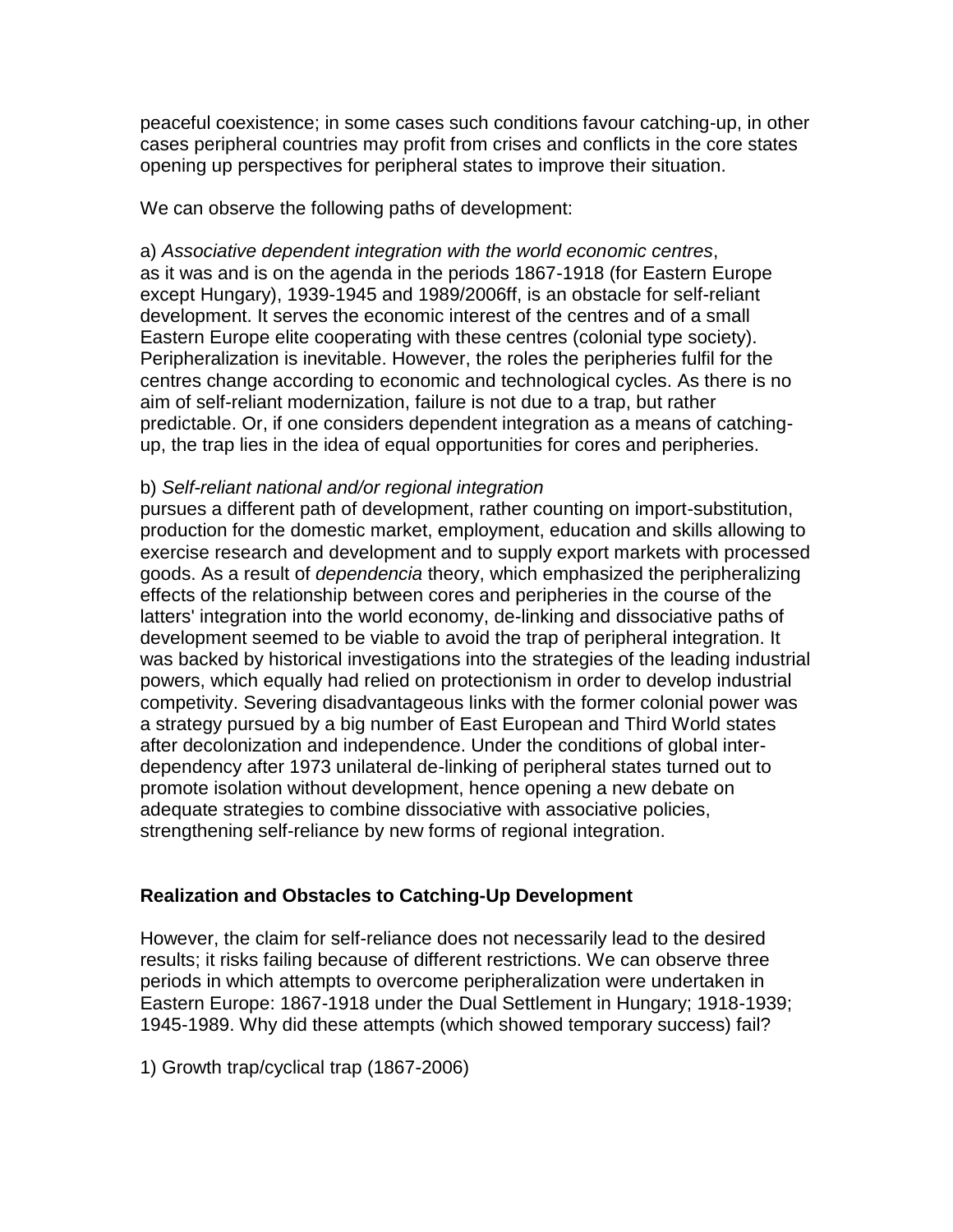The Western model, which requires peripheries for its own success and therefore creates, shapes and reproduces them; hence it cannot be simply transferred to a periphery with its economic structures oriented towards fulfilling specific functions for the centres. This objection concerns capitalist industrialization, but it also concerns socialist industrialization.

World capitalism (as well as all those who depend from it or thrive to copy it or catch up with it) is characterized by economic cycles, periods of expansion changing with periods of recession, the latter provoking the necessary adjustment for a new period of expansion. Adjustment to a new cycle usually is linked with a new regional, sectoral and technological pattern, which brings along changes of the inter-regional division of labour. Growth shifts to new industrial branches, pushing the old branches of growth into a marginal position. *Regions which had concentrated to be competitive in those very branches (the very aim of catching-up), hence are driven aside and overtaken by new developments and innovations, in which they only can participate by taking over a dependent position again.* So the cyclical innovation of capitalism reproduces the imbalances in regional development at each specific moment of history, trapping the peripheries' strive for catching-up like a vicious circle. It is very rare, that a periphery can profit from a cyclical shift.

2) National trapp (1867-1945; 1989/9-2004)

The national trap may take several forms. The Hungarian government in the Dual Settlement period (1867-1918) claimed *Madjar national hegemony over the non Madjar parts of the country*, hence provoking a resistance (against the Hungarian centre Budapest) which impeded the stabilisation of political autonomy within the Dual Habsburg Monarchy. So Austria and Hungary both became victims of the territorial break-up of the Monarchy. *The new non German and non Madjar national states* founded, or enlarged by new regions, in 1918 were also caught in a national trap. In the inter-war period they *suffered from fragmentation*, which rendered economic recovery and self-reliance more difficult. Nationalist ambitions prompted the cooperation with Nazi-Germany in which Eastern Europe fulfilled the role of a supplier of food, raw material and manpower for the war. Even the socialist period, which forced the Soviet satellites into the regional integration of Comecon, was blocked by ideas of national(ist) autarky, impeding a deeper economic integration of the socialist block. Today the permanent strive towards (nationalist) secession of those who hope to improve the pace of EUintegration by separating themselves from - appearingly - less developed parts of the state, opens the door for foreign political and economic influence on regional developments.

3) Dept trapp (1867-1914; 1970-2004)

Indebtedness on the one hand results from lack of capital, which again results from the peripheral integration into the inter-regional/inter-national division of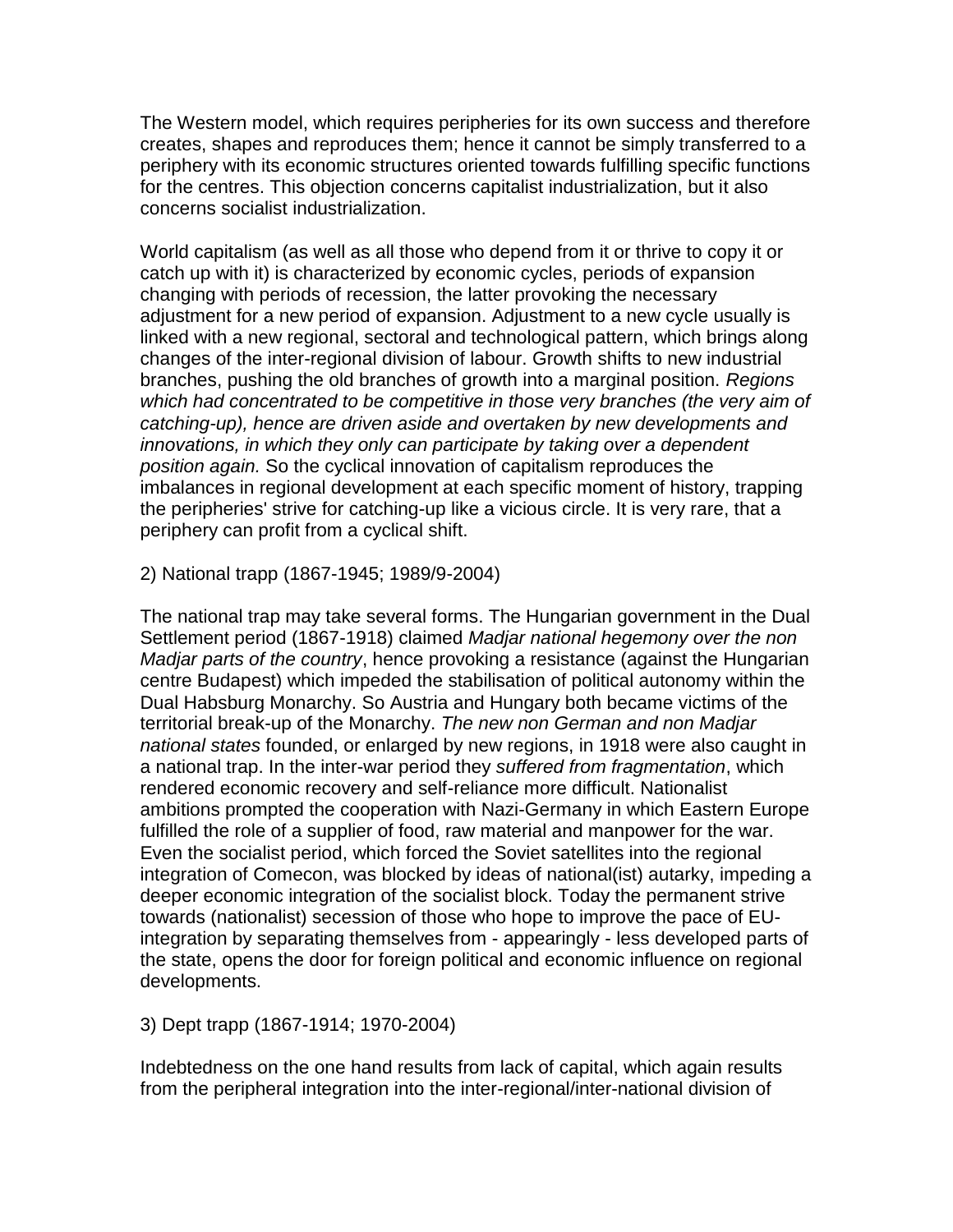labour. On the other hand it cannot be separated from the model of development, which can either count on internal resources or on foreign credit to enable the import of technologies and know-how. So the *dept trap* goes hand in hand with the growth trap. As long as exports find markets and allow paying the dept back, the model appears successful. With a shifting cycle, protectionist measurements, and new competitors dept-based catching-up may lead to a dead end. If the creditors raise the interest rates the trap is perfect.

Hungarian industrialization efforts in the last third of the  $19<sup>th</sup>$  century relied on foreign capital, thus conflicting with the goal of national autonomy. The inter-war lack of capital, aggravated by the Great Depression, explains why most of the Eastern European states sought the cooperation with Nazi-Germany. After a period of de-linking of the socialist block from the capitalist world (which on the one hand was imposed on the socialist states by Western embargo policy, on the other hand was a possible reaction of the socialist states to pursue a socialist model of industrialization) between 1945 and 1970, the 1970s saw a shift from import-substitution to import-led growth, hence relying on credits which at the time of the world economic crises of post 1973 were cheaply available. When the interest rates were raised in 1980, it was only a question of time, when the debtors became caught in a debt trap, which ended the project of economic selfreliance first economically and then politically.

4) Militarization trapp (1867-2004)

One must not forget the *military factor* which is interfering into the success and failures of self-reliant paths of developments. Building up a self-reliant military sector may serve as a means of protection, and maybe it cannot be avoided. At the same time militarization involves a state or alliance of states (block) into the arms race, which again - like the competition for growth rates - represents a trap, which is directed against the aim of the project itself. This happened in the Warszaw Treaty Organisation and the Soviet Union during the 1980s.

## **New Lines of Partition after 1989/91**

After the collapse of Communism and the dismantling of the Iron Curtain, we face the establishment of new regional partition lines. Their geographical extension is shifting eastwards, along with the enlargement of Western influence over Eastern Europe. Constitutive for this period is on the one side the attractivity of the European Union, on the other side the weakness of Russia. As the enlargement of NATO, European Union (EU, Schengen Space, Euro-Space), World Trade Organization etc. is not synchronized, membership varies and territories and borders overlap. There is a competitive situation of accession - with regard to single candidate states as well as with regard to the different agreements and alliances, allowing to impose far reaching conditions of accession not only upon new members, but on waiting applicants as well. The aspirants act against each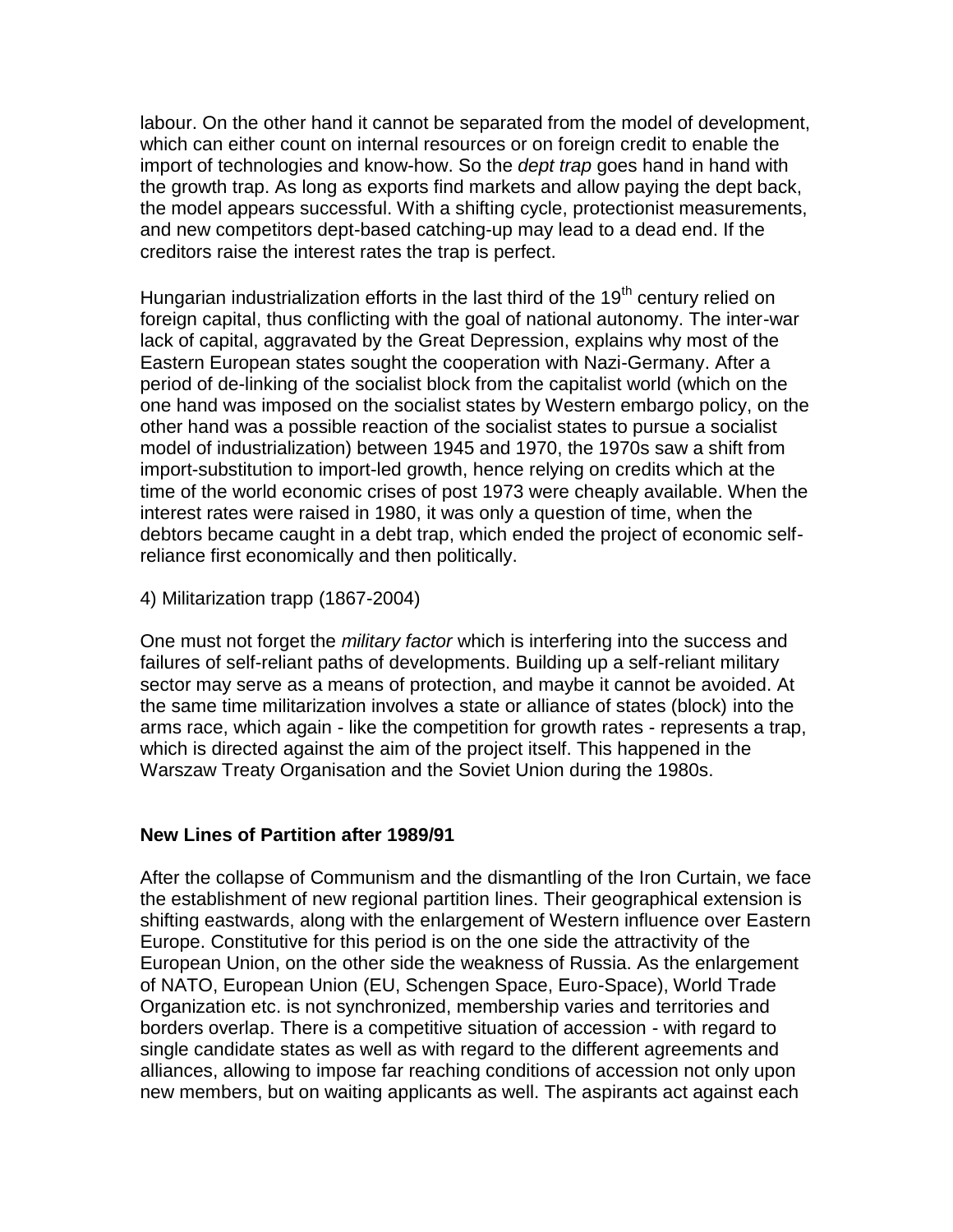other without considering the possibility of mutual support, regional coordination, or the setting up of conditions from their side. Their willingness to fulfil Western demands and requirements would deserve special exploration.

Since the break up of Comecon, Warszaw Treaty Organization and Soviet Union (1991) we face the enlargement of the European Union. The same applies to the enlargement of NATO. In ironical analogy to the "permanent revolution" propagated by Leo Trotzky, one can in this case speak of "permanent enlargement". All Eastern European states are seized by this process, which is not restricted to formal membership. European Union enlargement represents a sequence of required adaptions, which have to be fulfilled without time limit. Equally, EU enlargement does not involve all aspirants at the same time, it advances step by step, confronting each single aspirant in bilateral talks with the European Union, allowing to impose the *Aquis communitaire* on each member state, thus creating a Europe of concentric circles, corresponding to the popular metaphorical expression of the "Europe of different speeds".

- The inner circle of the 15 elder members is surrounded by an outer circle of the ten new members of the 2004 enlargement.
- The next circle comprises the aspirants of 2004 (Romania and Bulgaria) and 2006 (Croatia, Macedonia and Turkey).
- A small number of states, linked to the Union by Association Treaties, are hopeful to join the aspirant status soon, thus willing to open their markets, lower the cost of production etc. (e.g. Serbia, Montenegro, Bosnia and Herzegovina ...)
- A number of states are in a waiting position; their future membership is not excluded; it is mentioned as a long-run perspective, thus contributing to an attitude, which makes them ready to fulfil any condition in order to approach membership. In this situation the split up of states according to their regional abilities to adapt to Western demands is a severe threat for state unity (for the break-up of states see the example of Czechoslovakia and Yugoslavia. With the separation of Serbia, Montenegro hopes to accelerate the rapprochement).
- Last but not least, there are European states beyond the reach of the present enlargement process. Future membership is denied to them - because of "wrong" political performance (like Belarus), extreme poverty and instability (like Albania and Moldova-Transnistria).
- In the case of Russia, membership is not taken into consideration. Conversely to the other Eastern European states, this applies for both the EU-European and the Russian side. Russia is considered - and considers itself - as a Great Power, with a diminishing zone of influence, however.

After the collapse of the Soviet Union, there were several attempts of regional integration of the former Soviet Republics, involving all successor states with the exception of the Baltic republics, which joined the European Union in the first round of enlargement (Community of Independent States; Common Economic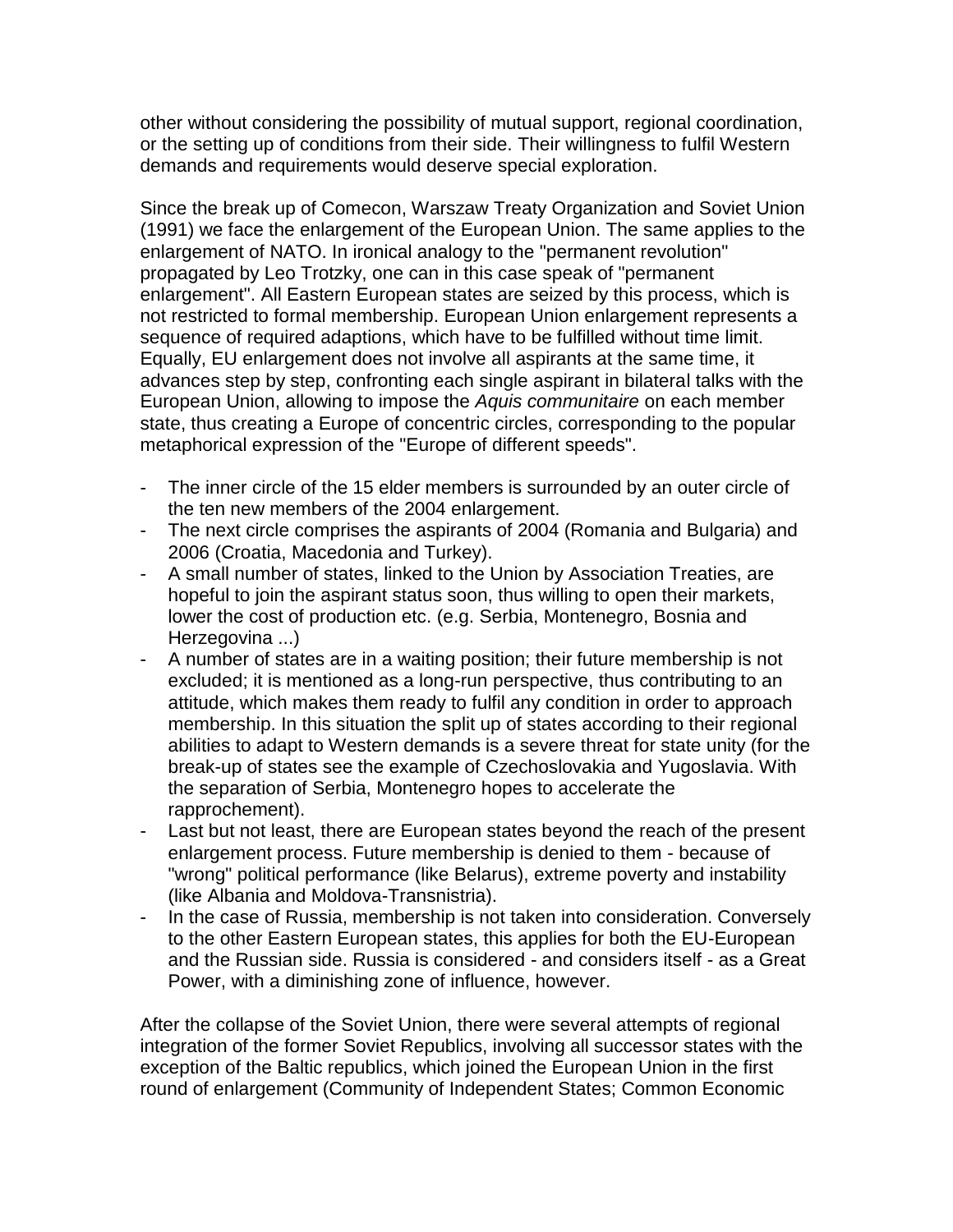Space; GU(U)AM-Association of Azerbeidshan, Georgia, Moldova, Ukraine; Uzbekistan left in 2005; Eurasian Economic Community).

The mentioned projects are restricted to the territory of the former Soviet Union. The level of integration cannot be compared with the Western institutions, which compete with the Eastern projects in Eastern Europe and the states of the former Soviet Union, challenging their cohesion by political pressures as well as by competing offers. I.e.: The refoundation of the GUAM in May 2006 was patronized by the USA - showing the competing aspirations to control the former Soviet republics in Eastern Europe and Central Asia.

As a result of the ongoing attempts of integration, which overlap in those parts of Eastern Europe, which were part of the Soviet Union before 1991, a certain number of states are squeezed between EU-enlargement and post-Soviet offers of integration: Belarus, Ukraine, and Moldova-Transnistria. The lacking attractivity of Russia as a partner for regional integration is not only due to the Eastern Enlargement of the European Union. The Russian weakness is also based on the missing perspective of development and integration for the former republics and neighbours. Neo-Russian economy relies on the production and export of energy and raw materials. By imposing prices, quantities and guaranties, it is able to blackmail the costumers without any offer for a common development (Krasilshchikov 2005).

With the collapse of the Soviet Union, "Europe in between" had experienced a shift to the East. It was joined by former Soviet republics, whose situation is characterized by isolation and lacking perspectives of regional integration.

## **Preliminary conclusions**

On a theoretical as well as on a practical level there is only one way out: the catching-up goal, which is imposed as a necessity by the core regions in order to keep the peripheries cooperating has to be overcome. Catching-up has to be replaced by a self-reliant development on the local, the regional, and the national level as well as a trans-national integration on equal terms beyond the constraints of the hegemonial economic and political powers. Strategies of a selfreliant regional integration would have to be based on the following pillars: Economically local and regional markets would enjoy priority over export markets, local and regional production would gain priority over import led growth and export orientation. Peaceful economic and political coexistence would allow nation states and supranational alliances to exercise a self-reliant currency policy, not allowing the U.S.-Dollar to make up for the indebtedness of the United States any more. Politically the priority for local and regional decision-making would go hand in hand with integration on equal terms, strengthening the local, regional, and national autonomy vis-à-vis the Great Enterprise and the Great Power interest to maintain an unequal division of labour.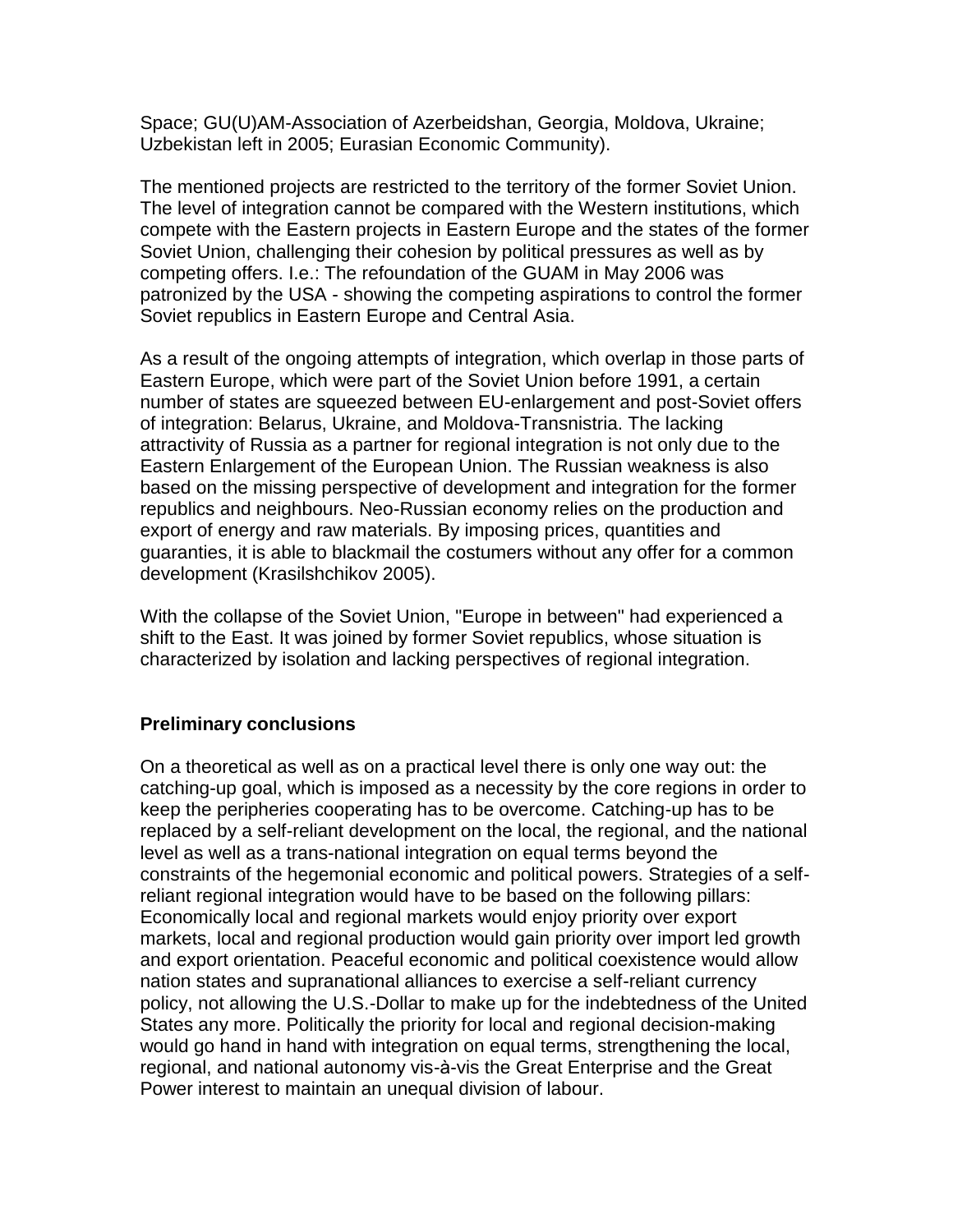#### **Literature:**

Chase-Dunn, Christopher (ed.) (1982): Socialist States in the World-System. Beverly Hills-London-New Delhi.

Frank, Andre Gunder (1977): Long Live Transideological Enterprise! The Socialist Economies in the Capitalist International Division of Labor. In: Review Fernand Braudel Center I,1: 91-140.

Frank, Andre Gunder (1992): Economic Ironies in Europe: a world economic interpretation of East-West European politics. In: Europe in the Making. Global and Regional Perspectives (= International Social Science Journal 131) Southampton: 41-56.

Hofbauer, Hannes (2003): Osterweiterung. Vom Drang nach Osten zur peripheren EU-Integration. Wien: Promedia.

Hofbauer, Hannes (2006): Mitten in Europa. Politische Reiseberichte aus Bosnien-Herzegowina, Belarus, der Ukraine, Moldawien-Transnistrien und Albanien. Wien: Promedia.

Hofbauer, Hannes/Komlosy, Andrea (2000): Capital Accumulation and Catching-Up Development in Eastern Europe. In: Review Fernand Braudel Center XXIII, 4: 459-502.

Kappeler Andreas (2002): Die Bedeutung der Geschichte Osteuropas für ein gesamteuropäisches Geschichtsverständnis. In: Stourzh Gerald (Hg.), Annäherung an eine europäische Geschichtsschreibung. Wien: Verlag der Akademie der Wissenschaften: 43-56.

Komlosy, Andrea (2001a): Regionale Ungleichheiten in der Habsburgermonarchie: Kohäsionskraft oder Explosionsgefahr für die staatliche Einheit? In: Nolte Hans-Heinrich (Hg.), Innere Peripherien in Ost und West . Stuttgart: Franz Steiner Verlag: 95-109.

Komlosy, Andrea (2001b): Die Grenzen Österreichs zu den Nachbarn im Rat für gegenseitige Wirtschaftshilfe (RGW), in: Schultz Helga (Hg.), Grenzen im Ostblock und ihre Überwindung. Berlin: Berlin Verlag Arno Spitz: 37-80.

Komlosy, Andrea (2006): Österreichs Brückenfunktion und die Durchlässigkeit des Eisernen Vorhangs. In: Enderle-Burcel, Gertrude/Stiefel, Dieter/Teichova, Alice (Hg.): "Zarte Bande". Österreich und die planwirtschaftlichen Länder. Wien: Mitteilungen des Österreichischen Staatsarchivs, Sonderband 9: 61-94.